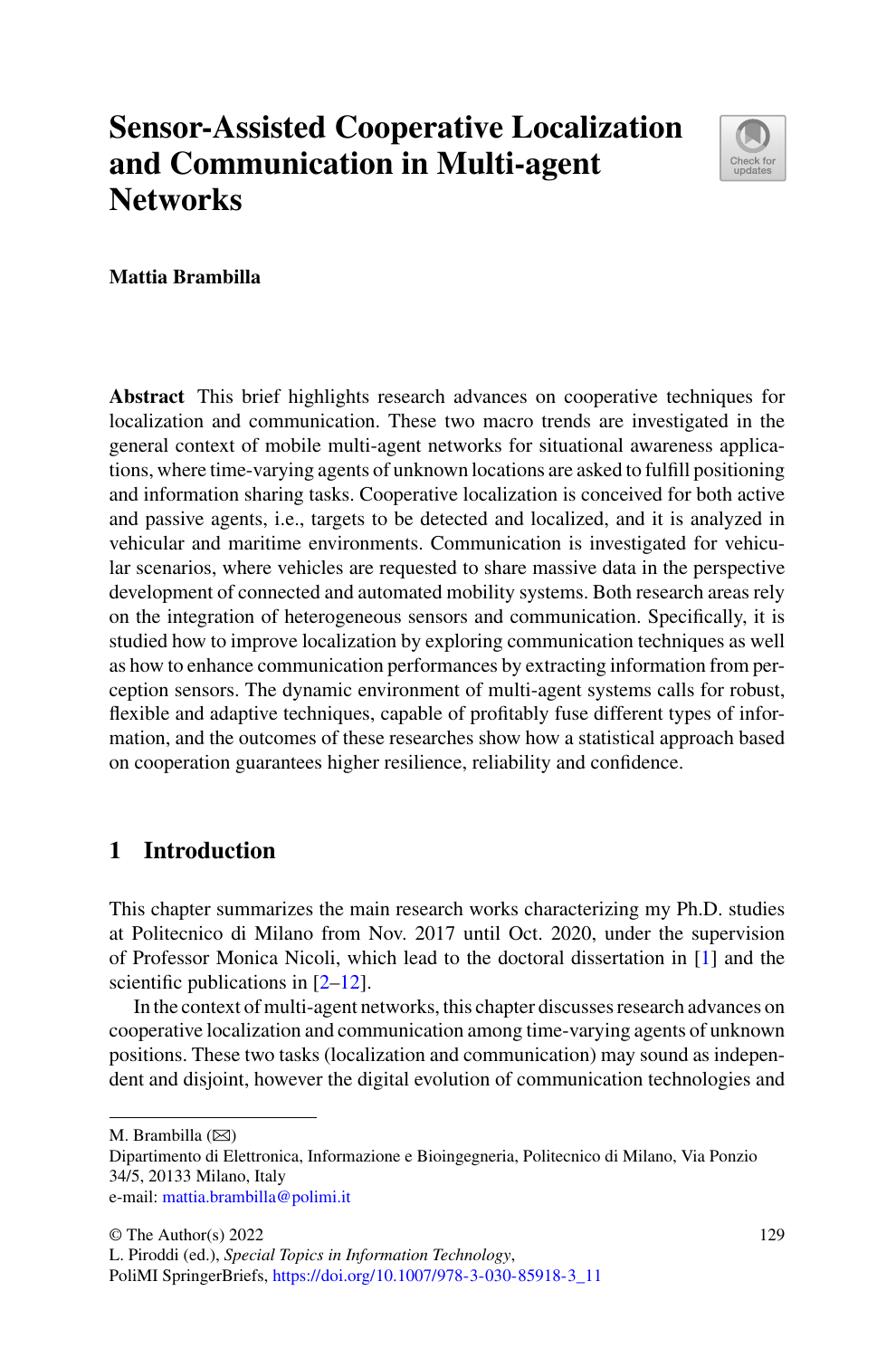hardware equipment enables their fruitful integration, leading them to mutually assist each other.

The intuition that communication and localization are going to converge can be found in the activities of standardization groups for 5G, with the introduction of specific positioning-related signals in the  $3GPP<sup>1</sup>$  $3GPP<sup>1</sup>$  $3GPP<sup>1</sup>$  Release 16. The trend gets higher attention for next releases of the communication standard (i.e., 6G), where a shift towards high-frequency communications will allow to extract accurate information from the environment and provide precise situational awareness for the user. The use of signals at millimeter-wave (30–100 GHz), sub-terahertz (100–300 GHz), terahertz (300 GHz–10 THz) and optical (*>*10 THz) frequencies defines new frontiers for short-range wireless communications, opening poorly-explored areas over large scale and introducing new challenges for hardware, algorithms and protocol design.

Integration goes together with cooperation, as multiple connected devices (such as vehicles) engage into an evolving network characterized by intermittent links due to mobility. This scenario paves the way for cooperative processing algorithms where multiple types of information/data/measurements need to be constructively handled for a coherent analysis.

In the following, cooperative localization is addressed in Sect. [2,](#page-1-1) where a general formulation of the whole problem is given by specifically defining the modeling assumptions (Sect. [2.1\)](#page-2-0) and the types of measurements (Sect. [2.2\)](#page-2-1), followed by the conceptualization of the methodology (Sect. [2.3\)](#page-3-0) and the definition of analyzed scenarios (Sect. [2.4\)](#page-5-0). The topic of communication, instead, is discussed for the vehicular environment in Sect. [3,](#page-6-0) where beam-based communications are investigated. A same structure is used, starting from the main assumptions (Sect.  $3.1$ ), passing through the specification of vehicle measurements (Sect. [3.2\)](#page-7-0), until the discussion on the methodology (Sect. [3.3\)](#page-8-0) and simulation scenarios (Sect. [3.4\)](#page-8-1). Extra research topics of my Ph.D. are referenced in Sect. [4.](#page-9-0) Concluding remarks are drawn in Sect. [5.](#page-9-1)

#### <span id="page-1-1"></span>**2 Cooperative Localization**

The first major research topic of my Ph.D. studies covers the area of cooperative localization, and most of the contents have been published in [\[2](#page-10-1)[–4](#page-10-3)]. A network of multiple agents has the advantage of overcoming the ego-agent capability by enlarging the set of available information. The performance of an individual localization system is limited both in terms of field of view and accuracy, as it can only rely on the information coming from a single device. On the other hand, connected agents can acquire more information from different perspectives, thus being able to provide a more accurate positioning. Localizing agents in a network refers to the capability of estimating their positions (and possibly other kinematics or non-kinematics parameters). This task involves both cooperative (which intentionally share information) and non-cooperative agents, the latter are called targets. The time-variant network

<span id="page-1-0"></span><sup>&</sup>lt;sup>1</sup> Third Generation Partnership Project.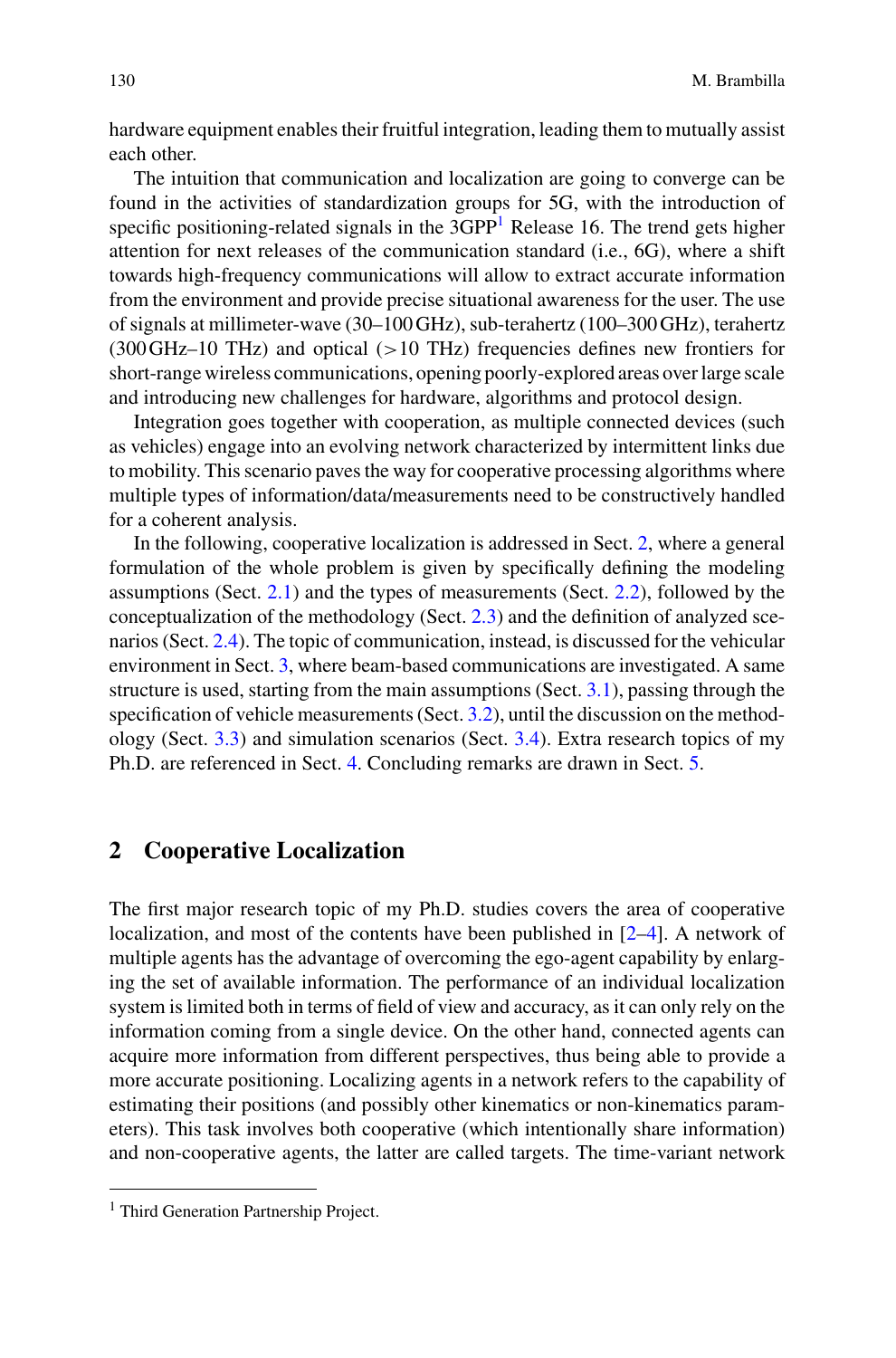

<span id="page-2-2"></span>**Fig. 1** Illustrative example of a time-varying topology of a generic multi-agent network of cooperative agents and non-cooperative targets. From time step *t*<sup>1</sup> to *t*2, the mobility of agents and targets, as well as the availability of connections/measurements define two different network topologies

topology is created according to the agent/target dynamics (i.e., if they are static or moving) together with the availability/non-availability of connections among them. These concepts are graphically illustrated in Fig. [1,](#page-2-2) where an example of network topology variation between two time steps is provided.

### <span id="page-2-0"></span>*2.1 Cooperative Localization: Assumptions*

The research on cooperative localization is carried out under the following main conceptual assumptions (related to the system model). Agents and targets are assumed to be point objects in a 2D space, i.e., neglecting physical dimension and occupancy. It follows that the state of an agent comprises the position (and velocity) of the corresponding point. Practically, this choice can be referred to the use of the barycenter of the object itself. Ignoring the vertical dimension, instead, reduces the scene to be depicted over a plane, meaning that all agents and targets have a same height. All measurements are thus computed in a 2D domain with respect to the point representations, and they are assumed to be unique, i.e., it is not possible to have more than one data per each time step measuring a same quantity. It follows that an agent can have up to one measurement of each type (see next section) for itself and each nearby agent/target at each specific time step. As far as the algorithmic part is concerned, many other specific assumptions are considered but, to avoid to go into technicalities, they are omitted here. For details, please refer to [\[1](#page-10-0), Ch. 3-4].

## <span id="page-2-1"></span>*2.2 Cooperative Localization: Measurements*

Cooperative localization of agents and targets is enabled by the use of measurements. In a general problem formulation, it is possible to classify measurements into three categories as follows: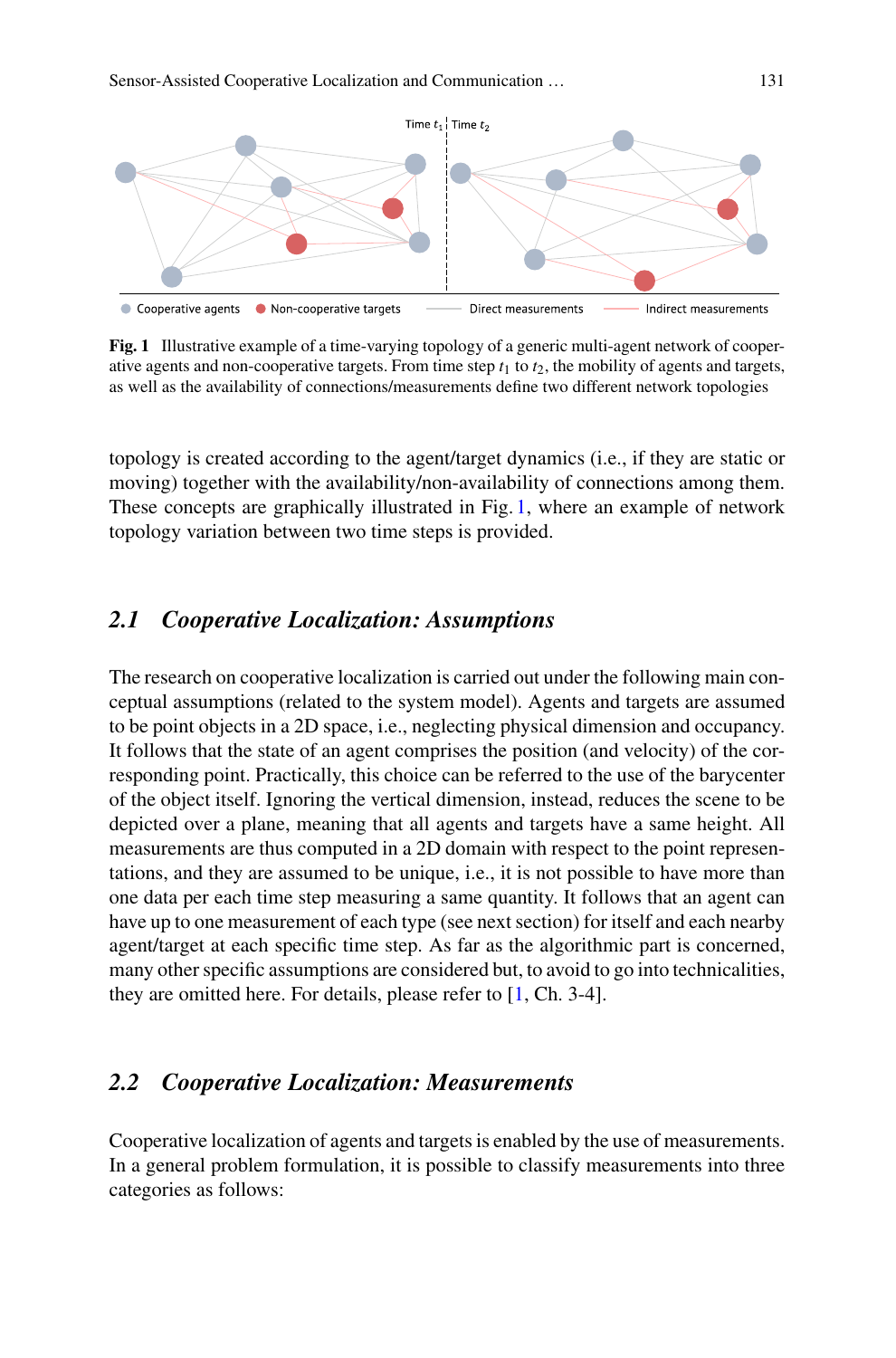- *Ego measurement*: it refers to a measurement of an agent made by the agent itself. The measurement can be related to the full agent state or part of it. As an example, a  $GPS<sup>2</sup>$  measurement estimates the position of the agent. If the agent state comprises only the position (e.g., latitude/longitude) the GPS information is truly defining the full agent state, if the agent state includes additional parameters (e.g., the velocity), the GPS data is just a partial observation of the agent state.
- *Direct measurement*: it refers to a relative measurement of an agent with respect to another one. Distance and angular measurements fall within this category. An agent is able to estimate the relative distance or bearing angle with respect to another one by decoding known signals. Specifically, considering a pair of agent where one plays the role of transmitter  $(Tx)$  and the other of receiver  $(Rx)$ , the Rx-agent can retrieve its distance information with respect to the Tx by measuring the time difference between the signal generation and reception. Similarly, by estimating the direction of arrival of the received signal, the Rx-agent can determine the relative bearing with respect to the Tx one.
- *Indirect measurement*: it refers to a measurement of a target made by an agent. This type of measurements is used to localize non-cooperative targets that do not deliberately transmit a signal. Despite being similar to a direct measurement in the sense of letting an Rx-agent extracting range and bearing from a known signal, they significantly differ from the former as the measured quantities refer to an hypothesized target. This means that the Rx-agent has to decode a known signal sent from a Tx-agent, and discriminate between the direct path (i.e., the direct measurement) and the reflections. Identifying the source of reflections points let the Rx-agent determine the presence of unknown entities (i.e., the targets) in an indirect way. In this process, only first order reflections of the signal are used.

Note that a same known Tx signal can be exploited for both direct and indirect measurements, and the Rx capability of signal processing for multipath identification allows the distinction between direct and indirect measurement. Note also that Tx and Rx agents can coincide, meaning that the agent intentionally transmit a known signal for target detection and localization (in this specific case, a direct measurement does not exist). Technically, if Tx and Rx agents coincide, the configuration is monostatic, while if they differ it is bistatic.

## <span id="page-3-0"></span>*2.3 Cooperative Localization: Methodology*

The problem of cooperative localization of agents and targets by exploring the shared set of measurements described in Sect. [2.2](#page-2-1) under the assumptions in Sect. [2.1](#page-2-0) is addressed by developing a Bayesian filtering approach. The message passing scheme

<span id="page-3-1"></span><sup>2</sup> GPS—Global Positioning System.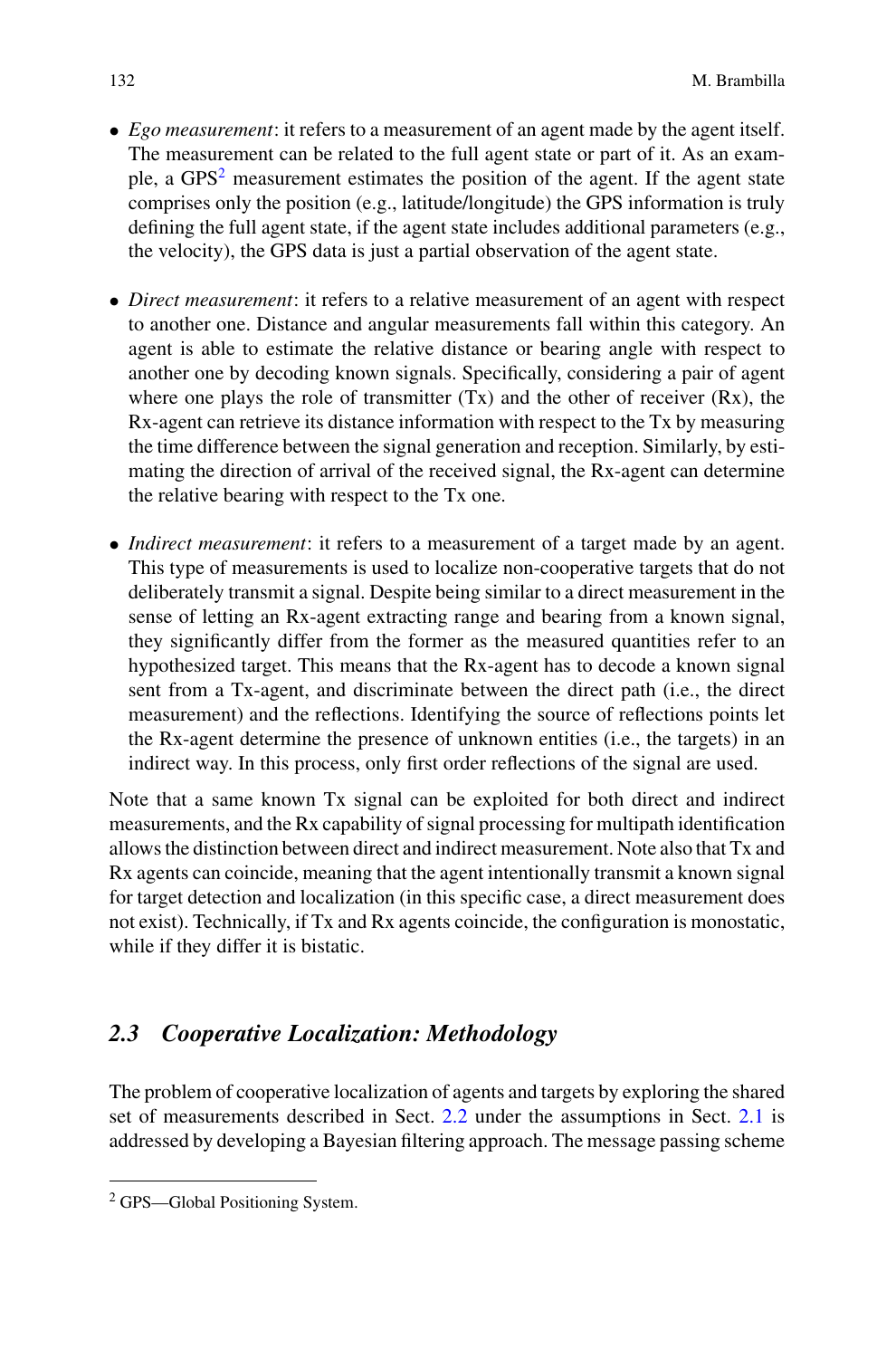of the sum-product algorithm (or belief propagation  $[13, 14]$  $[13, 14]$  $[13, 14]$ ) is the algorithmic fundamental, in which measurements are converted into messages that bounce from agent-related, target-related and measurement-related variables in a loopy way and iteratively refine the agent/target beliefs. A belief is the estimation of agent/target marginal probability density distribution (e.g., the spatial area in which it is likely to be located). Message passing algorithms make use of a graphical representation of the multi-agent network to solve the considered inference problem, incorporating multiple variables into one unique framework. Graph-based models are suitable for capturing the intrinsic network-like structure of the multi-agent network, where agents and targets play the roles of nodes, while the connections among them indicate the availability of communication links and measurements. Such formulation has the advantage of fitting both centralized and distributed architectures. In the latter case, it allows for parallel information exchange (messages), speeding up the flooding of information (at each node) to rapidly reach all nodes in few multi-hop exchanges.

The proposed solution considers the localization of cooperative agents and the multi-target tracking as two integrated tasks. Compared to state-of-the-art solutions [\[15](#page-10-6)[–19\]](#page-11-0), the developed methodology integrates the uncertainties of agents (coming from the need of localizing them) with the tracking of unknown and arbitrary number of targets, and fruitfully exploits target localization as a mean to improve agent self-localization. The idea can be conceptualized as a dual layer mutually-connected graph (see Fig. [2\)](#page-4-0), where the two tasks are indicated over two distinct planes but the upside-down connections among agents and targets denote a mutual exchange of information. Ego and direct measurements are used for the top layer (cooperative agent localization) only, while indirect measurements define the inter-layer connections and enable the multi-target tracking.

The proposed general formulation manages the agent/target uncertainties as well as communication failures (i.e., intermittent measurement availability) and typical multitarget tracking challenges like the target birth and death, the presence of clut-



<span id="page-4-0"></span>**Fig. 2** Conceptualization of the integrated tasks of cooperative agent localization and multi-target tracking, which are unified in a single graph where messages (indicated as directed arrows) are flooded among agents and targets. The directions of the arrows from targets to agents indicate that target-related information is extracted and used to refine the beliefs of agents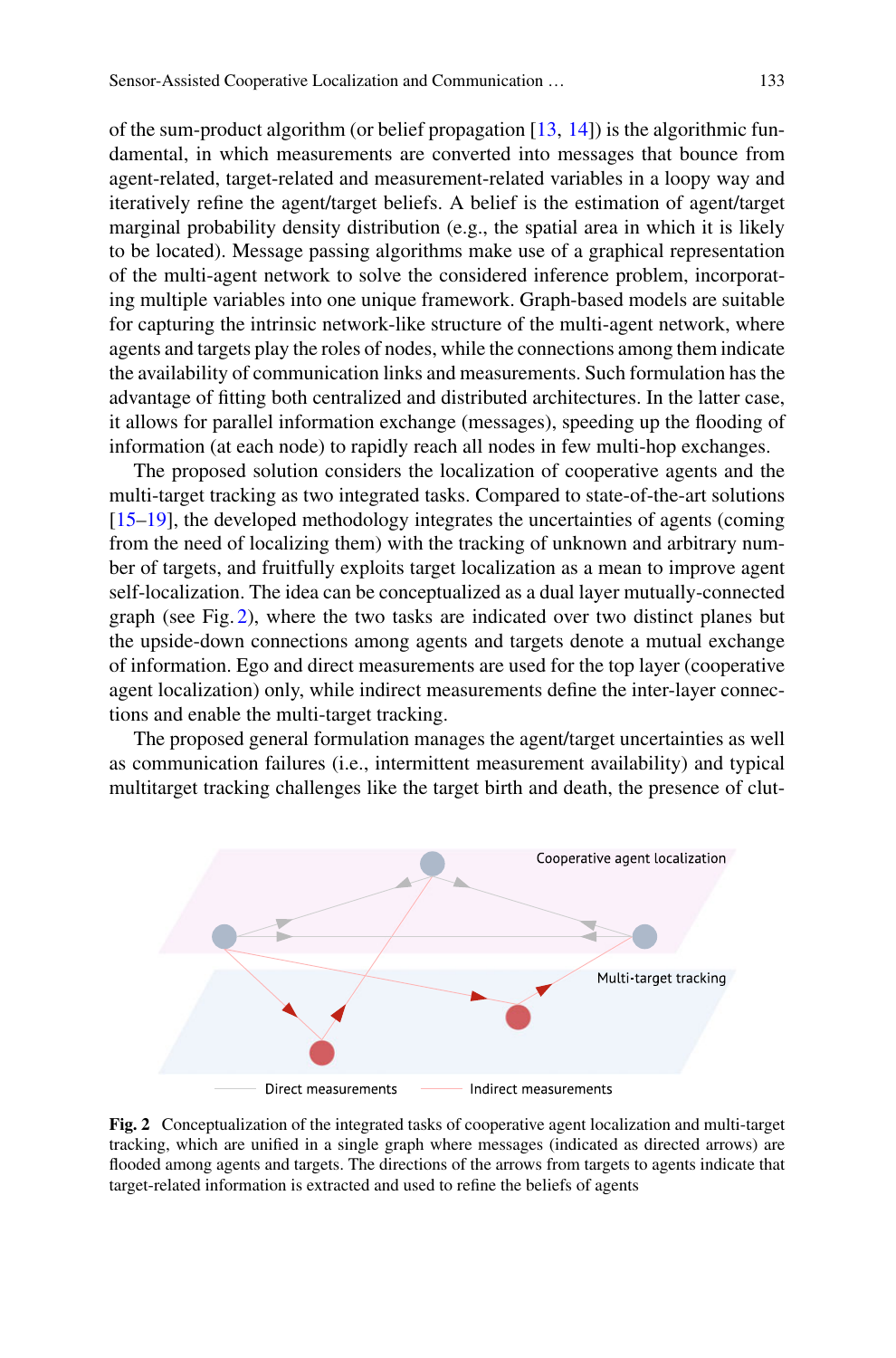ter measurements (i.e., false alarms), missed detections, and measurement origin uncertainty (i.e., the problem of unknown association between targets and indirect measurements). All details concerning the general stochastic modeling and algorithmic properties are detailed in the doctoral dissertation [\[1,](#page-10-0) Ch. 3].

#### <span id="page-5-0"></span>*2.4 Cooperative Localization: Application Scenarios*

The developed solution for cooperative agent localization and multitarget tracking is general enough to accommodate a full multistatic network configuration, with multiple transmitters and receivers, thus guaranteeing a wide range of applications in safety-related and situational awareness contexts.

In my Ph.D. studies, researches have been focused on maritime and vehicular environments. In the former case (see  $[1, Ch. 3]$  $[1, Ch. 3]$ ), agents can be identified as autonomous underwater vehicles, ships/vessels, sea sensors, buoys or wave gliders, while targets can be intruding/illegal ships, military vessels or other types of potential threats. In the latter case (see  $[1, Ch. 4]$  $[1, Ch. 4]$ ), agents can be land vehicles, while targets can refer to vulnerable road users or other non-connected vehicles. Each environment has its own peculiarities, especially related to the agent/target mobility, technology, measurement availability and accuracy. Nevertheless, the proposed solution is flexible enough to accommodate for specific needs of each scenario, and it guarantees a high degree of adaptability.

The vehicular environment has been considered for the first analyses, and the achieved results considered a simplified algorithm for multitarget tracking without clutter and missed detections, with a known set of possible targets to be localized, and without direct measurements among vehicles. On the other hand, both centralized and distributed implementations have been tested, showing that a fully distributed vehicular network with direct communication links among vehicles can achieve a same performance as the case of a centralized architecture. In this scenario ego measurements are available through GPS, while target localization can be performed by processing on-board perception sensors (e.g., radar, lidar, camera), and the communications can exploit wireless links (e.g., cellular technology). The assessments through simulations consider both simplified scenes and realistic urban traffic flow conditions over a real road network, where two distinct mobility scenarios (a traffic light regulated case and a fully autonomous one) are taken into account. Performance results highlight the potential impact of the proposed technique for next generation mobility systems, showing enhancements with respect to GPS-based positioning.

The maritime environment has been studied as a second research area, where the generalized version of the proposed methodology has been truly applied for a centralized network architecture. This research comes from a collaboration with the NATO STO CMRE (North Atlantic Treaty Organization–Science and Technology Organisation–Centre for Maritime Research and Experimentation). In this scenario, ego measurements can be available through GPS in case of surface agents, while inertial information should be used in case of underwater agents. Due to water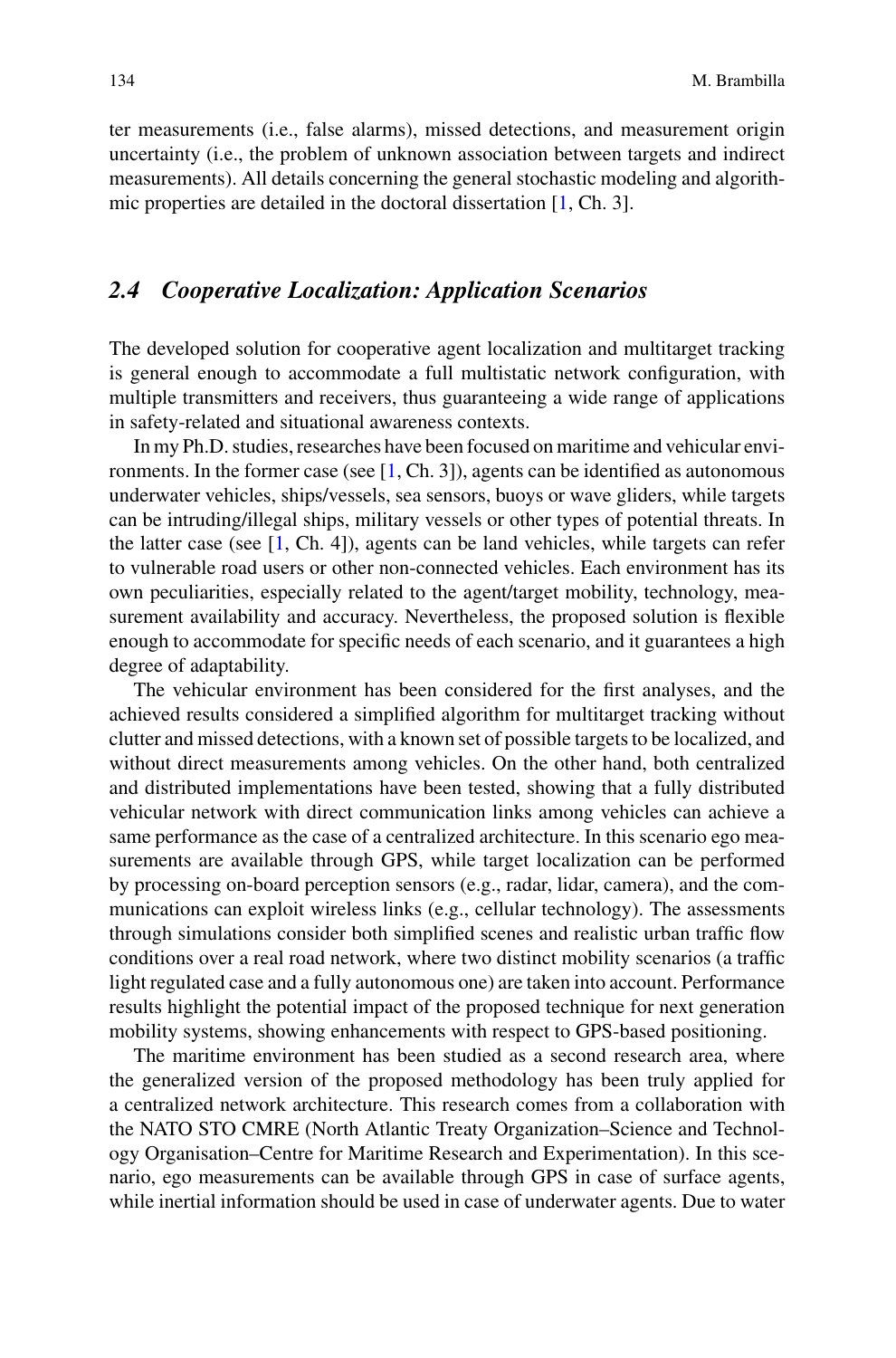medium attenuation, in fact, it is only possible to use acoustic communication links to exchange information in the underwater domain. The same acoustic signal is used for direct and indirect measurements. The achieved results highlight the algorithm resilience to handle a time-varying number of mobile targets and extract from them a valuable information to improve the localization of agents, despite the challenging bistatic settings. It has been proven through simulations how the target implicit information is of utmost importance in case of agent outage conditions as it still allows to satisfactory localize *lost* agents. In the Ph.D. thesis, a simulated maritime surveillance use case is analyzed (see [\[1](#page-10-0), Ch. 3]), but an assessment over real underwater data is going to be released too.

#### <span id="page-6-0"></span>**3 Vehicular Communication**

The second major research topic of my Ph.D. studies covers the area of communication in next-generation vehicular networks, and most of the contents have been published in [\[5](#page-10-7)[–10](#page-10-8)]. The need of letting vehicle share massive amount of data comes from the evolution towards connected and automated mobility systems, where a set of services are going to be available for users, improving road safety and transportation efficiency [\[20](#page-11-1), [21\]](#page-11-2). Vehicle-to-Everything (V2X) communications require technologies, standards and protocols for the development of a connected mobility ecosystem. Vehicle-to-Vehicle (V2V) and Vehicle-to-Infrastructure (V2I) fall within the V2X umbrella. As the definitions may suggest, these specific types of wireless communications allow a vehicle to connect with nearby road players such as other vehicles (V2V), road infrastructure (V2I) or other types of actors like pedestrians (technically a device handled by a pedestrian, e.g., a smartphone). The research on vehicular communication is centered on beam-based communications, where vehicles use directive narrow beams to confine the signal with the assistance of on-board sensors (see Fig. [3\)](#page-7-1). Two communication technologies are analyzed and compared, namely millimeter Wave (mmWave) and Free-Space Optics (FSO).

#### <span id="page-6-1"></span>*3.1 Vehicular Communication: Assumptions*

This research addresses the currently emerging area of V2X communication, which is a rapidly-evolving field where brand new ideas are being proposed, also confirmed by an increasing interest from both research and industry perspectives, due to the needs of developing ad-hoc solutions to meet a constantly growing market demand. The addressed V2X-related research started from simplistic models of vehicles and trajectories, until reaching nearly realistic simulation settings. As a matter of facts, first analyses dealt with a 2D vehicle model [\[5,](#page-10-7) [6](#page-10-9)], as they were focused on preliminary assessment and validation of the impact of vertical vehicle vibrations (due to driving style and road pavement). Motivated by promising results and feedbacks, the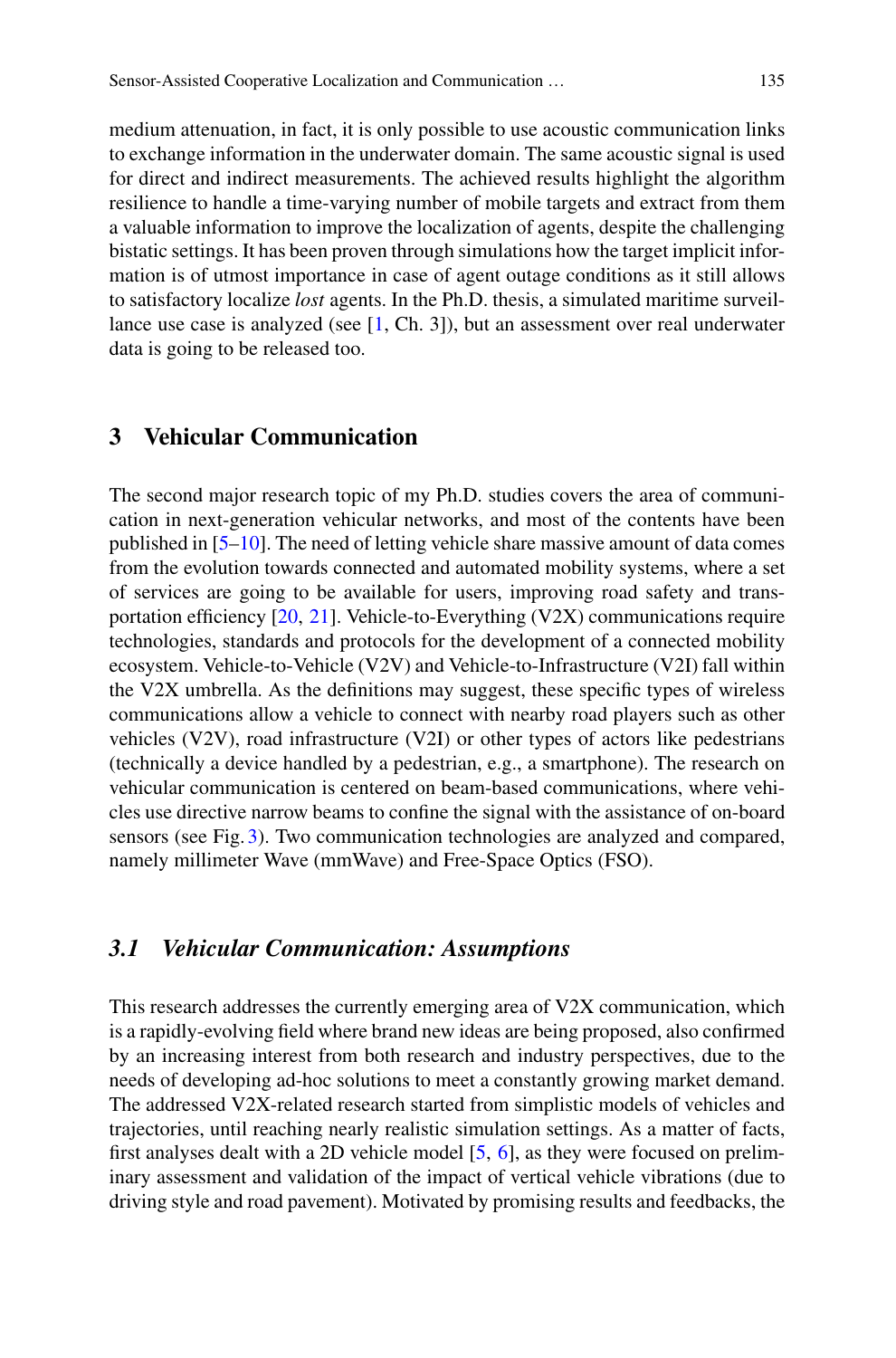

<span id="page-7-1"></span>**Fig. 3** Illustration of vehicular omnidirectional and beam-based communications. A connection with telecommunication apparatus and on-board sensors is also shown to highlight the concept of the proposed solution

complexity of system model has been increased by introducing a full 3D description of vehicle position and orientation [\[7](#page-10-10), [8](#page-10-11)]. This generalization allowed more in-dept analyses on the degradation effects due to beam mis-alignment as a consequence of the combined effects of position and orientation errors, vehicle motion trajectory and road pavement imperfections. From a technological perspective, mmWave and FSO communication technology are simulated by assuming steerable devices able to irradiate in any 3D direction, and the V2V channels are always assumed as ideal (i.e., without obstructions, shadowing, fading, reflections, etc.). Indeed, the research focuses on the analysis of the degrading impact of misalignment on beam-based communications, thus separating the effects of signal transmission with the ones merely due to incorrect beam pointing.

## <span id="page-7-0"></span>*3.2 Vehicular Communication: Measurements*

The proposed sensor-assisted methodology for vehicular communications relies on the ego-vehicle knowledge of its position and orientation, which are used to control the beam. A vehicle uses on-board GPS and Inertial Measurements Unit (IMU) to retrieve its own position and orientation, to be possibly integrated in a navigation filter for a more robust estimation. The processed state information is locally used to adjust the beam pointing direction, i.e., by keeping the desired pointing regardless of the vehicle motion. Vehicle position information is also shared (over a reliable communication link) to enable cooperation with connected vehicles (which perform dual operations). Information sharing is thus the enabler of the cooperative sensorassisted beam alignment scheme which is discussed in my doctoral dissertation [\[1,](#page-10-0) Ch. 5]. Therein, a system level architectural vision is also highlighted, offering a more general framing of the proposed solution in a realistic V2X connected mobility ecosystem. In particular, it is mentioned how it could be possible to integrate vehicle perception sensors (e.g., radar, lidar, camera) in an extension of the proposed solution.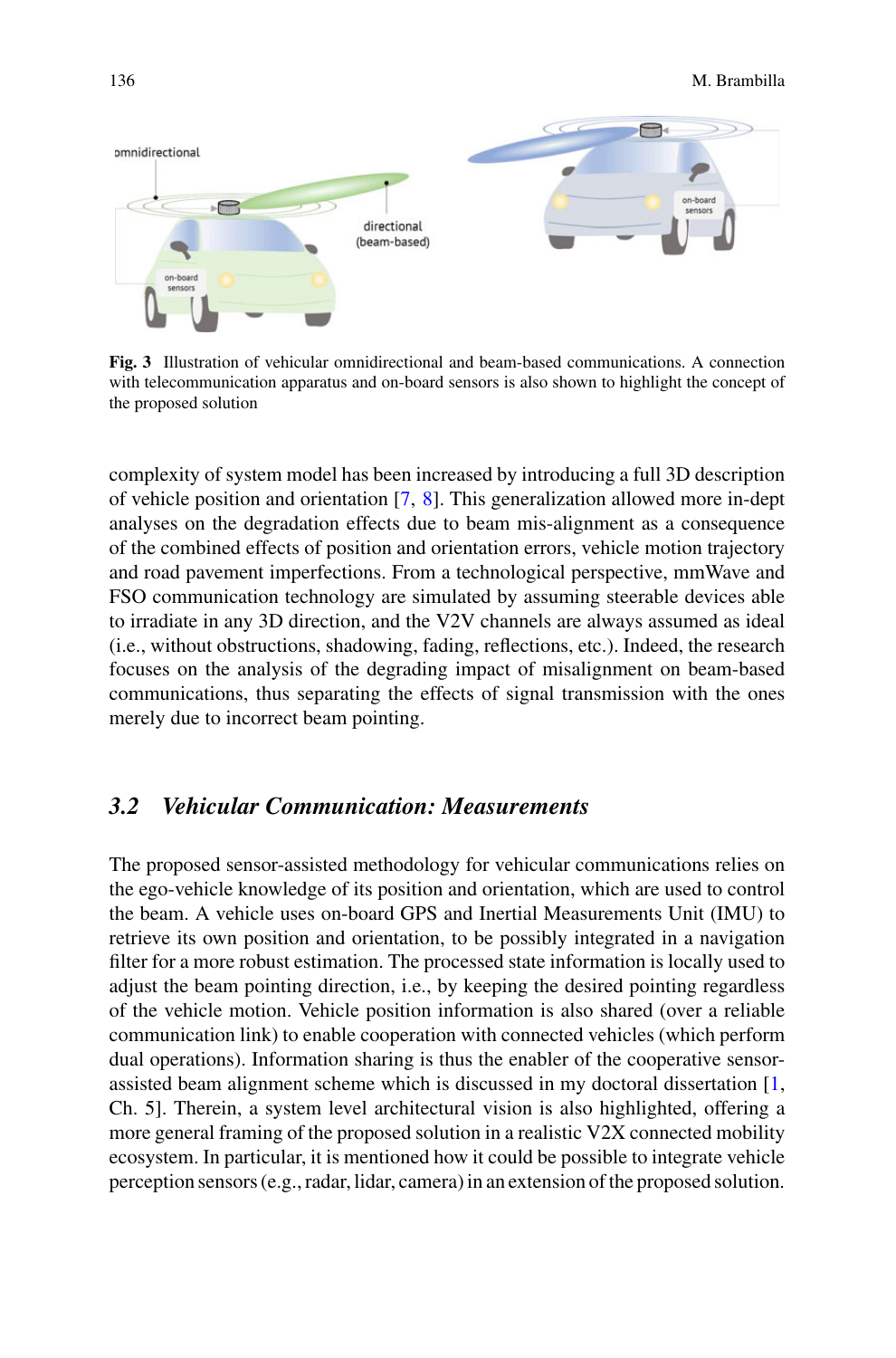#### <span id="page-8-0"></span>*3.3 Vehicular Communication: Methodology*

Communicating at narrow beams is currently deemed as the most promising technological solution able to meet high-data rate requirements for advanced autonomous automotive systems [\[22](#page-11-3)[–25\]](#page-11-4). This research focuses on the use of on-board sensors (that precisely estimate the vehicle position and orientation) to assist the pointing of the beam. As communication involve two entities (a transmitter and a receiver), it is proposed to cooperatively share the vehicle state for a seamless and dynamic beam pointing, able to dynamically compensate for the reciprocal motion of vehicles. Being able to proactively known the position of the communication counterpart allows a vehicle to determine the candidate pointing direction without iteratively searching for the best candidate beam, thus saving time and improving the communication efficiency. Moreover, if position information comes with the associated accuracy, a vehicle can also implement a beamwidth and power adaptation algorithm, where not only the pointing direction is dynamically computed, but also the size of the beam and the required transmission power are optimally adjusted [\[10](#page-10-8)]. The exchange of vehicle navigation information is used as enabler to fasten the alignment of narrow beams such that the higher data rates of high frequency (mmWave and FSO) links are fully exploited.

Most of the research work is focused on the V2V link degradation due to beam misalignment as a consequence of vehicle mobility [\[5](#page-10-7)[–8,](#page-10-11) [10](#page-10-8)], but a study on V2I channel modeling has also been carried out to evaluated potential benefits of exploiting mmWave sparsity to design a robust beam alignment [\[9\]](#page-10-12).

### <span id="page-8-1"></span>*3.4 Vehicular Communication: Application Scenarios*

To evaluate the performance of the proposed sensor-assisted solution for beam-based vehicular communications, different simulation scenarios have been considered. As a starting point, a straight road use case has been the first considered environment for 2D evaluation [\[5,](#page-10-7) [6](#page-10-9)]. It has then been extended to account for full 3D mobility over a winding trajectory [\[7](#page-10-10), [8](#page-10-11)]. Analyses not included in the thesis but carried out in the last period of my Ph.D., instead, considered a set of collected mobility data [\[10](#page-10-8)]. In all cases, despite considering different environments, simulation conditions, technologies and assumptions, it has been shown that the proposed sensorassisted beam-based (mmWave or FSO) solution for V2V communications brings remarkable improvements in terms of higher throughput, less outage and reduced signaling, providing an alternative to the onerous exhaustive beam search which does not use any information from sensors [\[1,](#page-10-0) Ch. 5].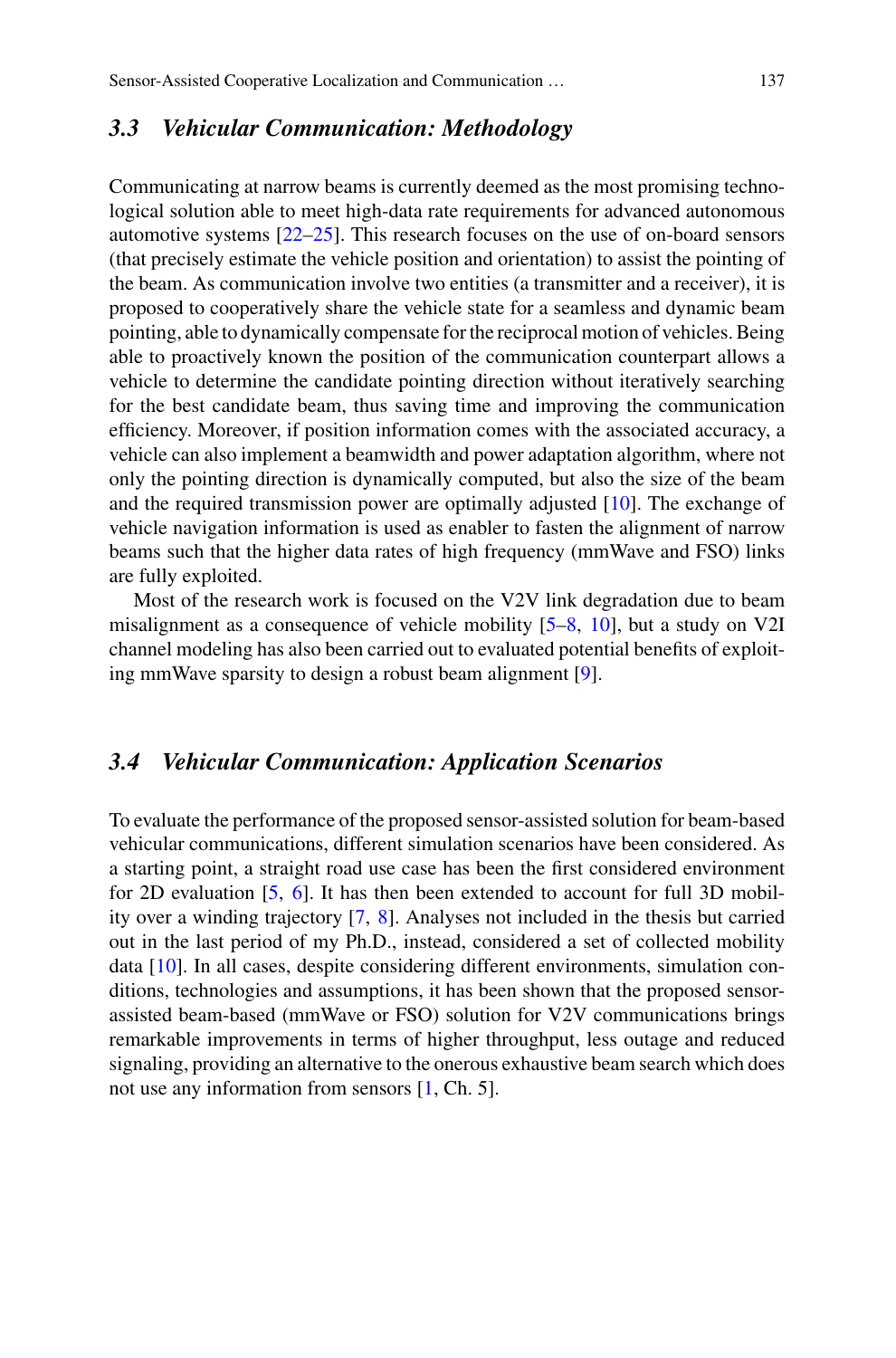#### <span id="page-9-0"></span>**4 Further Research Topics**

During my Ph.D., I have also worked on extra topics that are not included in the doctoral dissertation. The interested reader in localization and tracking experimentation for industry application based on ultra wide band technology can find details in [\[11,](#page-10-13) [12\]](#page-10-2).

### <span id="page-9-1"></span>**5 Concluding Remarks**

In this chapter, I summarized the major contents and outcomes of my doctoral research on sensor-assisted techniques for cooperative localization and communication. Multi-agent networks are the targeted use cases of this research, with main (but not exclusive) applications to maritime and vehicular contexts.

In the field of cooperative localization, graph theory has been used to describe the relations among agents, where the existence/absence of links allows/precludes the exchange of information, enabling a robust/weak data fusion for localization. Both centralized and distributed implementations have been considered, where the distinction reflects the specific targeted applications. Fully distributed solutions better suit vehicular networks, which are characterized by fast (order of seconds or less) variation in network topology, and where latency constraints call for decentralized processing at vehicles. On the other hand, in maritime surveillance, a different time scale (order of minutes) facilitates a centralized solution, where data from multiple agents/sensors are collected in a single fusion center. Moreover, processing offload is preferred due to intrinsic autonomy limitation of battery-powered vehicles, which are preferable to be long-lasting sensors rather than fast-processing units.

In the field of vehicular communication, it has been proposed to integrate on-board (already available) sensors to assist and enhance the communication performance. Guaranteeing a stable and reliable V2X link allows vehicles to implement advanced driving functionalities towards fully connected and automated mobility. It is stressed how the integration of two engineering domains (automotive and telecommunication) is highly recommended for the evolution of connected mobility services.

Recalling the introduction of this chapter, an interesting, pivotal and of utmost interest research direction would be the integration of the two fields in one joint localization and communication solution in the perspective of 6G wireless systems for integrated mobility over multiple domains, suitable for both centralized and distributed implementations. 6G wireless systems aim at the convergence of communication, sensing and localization in one integrated platform connecting multiple agents of diverse types, hardware and requirements, and the research topics in my Ph.D. thesis might inspire ideas for the standardization of new protocols and algorithms.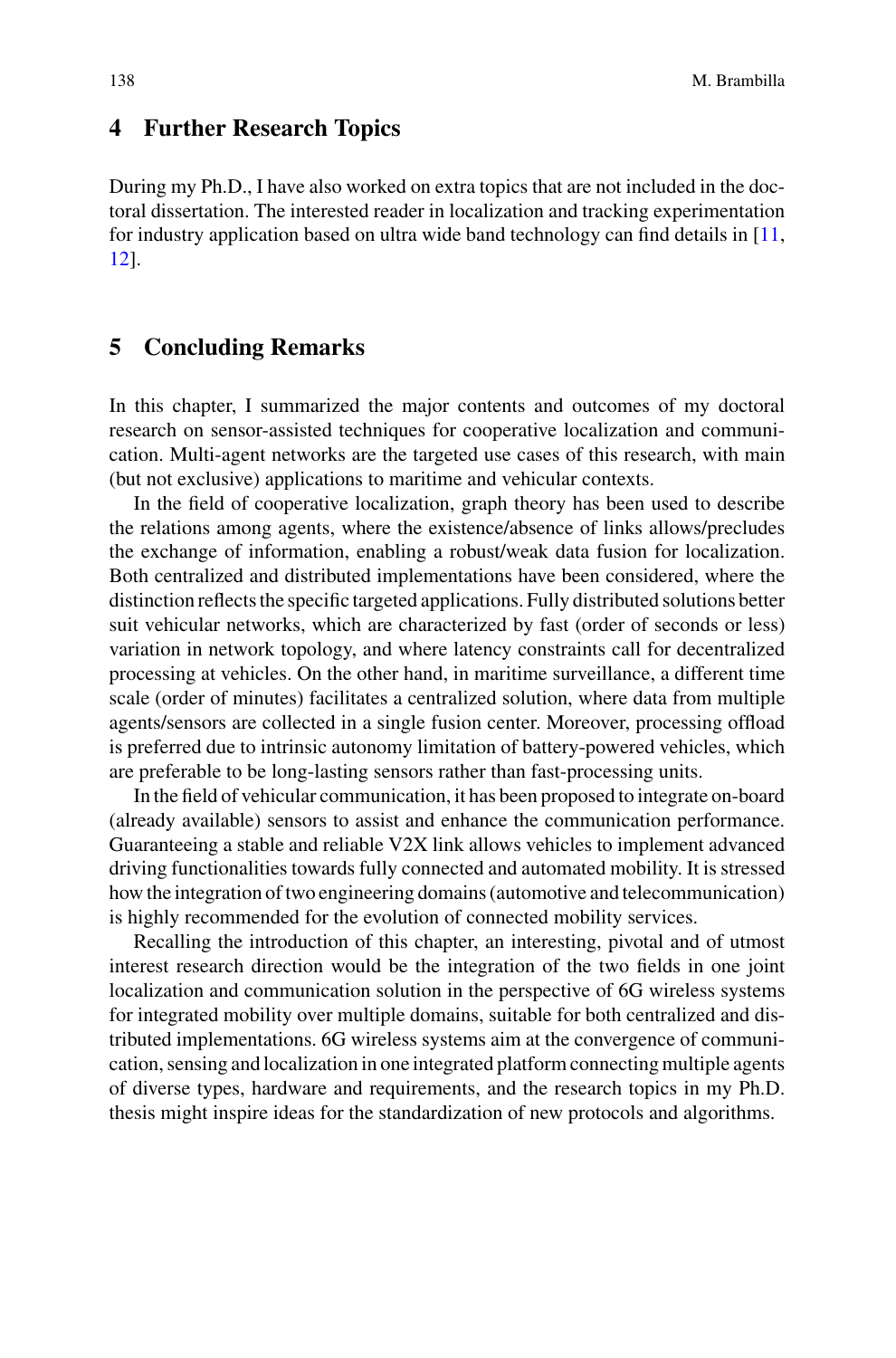## **References**

- <span id="page-10-0"></span>1. M. Brambilla, Sensor-assisted cooperative localization and communication in multi-agent networks. PhD dissertation, Politecnico di Milano (2021) doi: hdl.handle.net/10589/170700
- <span id="page-10-1"></span>2. M. Brambilla, G.M. Soatti, M. Nicoli, Precise vehicle positioning by cooperative feature association and tracking in vehicular networks, in *IEEE Statistical Signal Processing Workshop (SSP)* (2018), pp. 648–652. <https://doi.org/10.1109/SSP.2018.8450794>
- 3. M. Brambilla,M. Nicoli, G. Soatti, F. Deflorio, Augmenting vehicle localization by cooperative sensing of the driving environment: insight on data association in urban traffic scenarios. IEEE Trans. Intelligent Transp. Syst. **21**(4), 1646–1663 (2020). [https://doi.org/10.1109/TITS.2019.](https://doi.org/10.1109/TITS.2019.2941435) [2941435](https://doi.org/10.1109/TITS.2019.2941435)
- <span id="page-10-3"></span>4. R. Mendrzik, M. Brambilla, C. Allmann, M. Nicoli, W. Koch, G. Bauch, K. LePage, P. Braca, Joint multitarget tracking and dynamic network localization in the underwater domain, in *IEEE International Conference on Acoustics, Speech and Signal Processing (ICASSP)* (2020), pp. 4890–4894. <https://doi.org/10.1109/ICASSP40776.2020.9054047>
- <span id="page-10-7"></span>5. M. Brambilla, M. Nicoli, S. Savaresi, U. Spagnolini, Inertial sensor aided mmWave beam tracking to support cooperative autonomous driving, in *IEEE International Conference on Communications Workshops (ICC Workshops)*(2019), pp. 1–6. [https://doi.org/10.1109/ICCW.](https://doi.org/10.1109/ICCW.2019.8756931) [2019.8756931](https://doi.org/10.1109/ICCW.2019.8756931)
- <span id="page-10-9"></span>6. M. Brambilla, A. Matera, D. Tagliaferri, M. Nicoli, U. Spagnolini, RF-assisted free-space optics for 5G vehicle-to-vehicle communications, in *IEEE International Conference on Communications Workshops (ICC Workshops)* (2019), pp. 1–6. [https://doi.org/10.1109/ICCW.](https://doi.org/10.1109/ICCW.2019.8757059) [2019.8757059](https://doi.org/10.1109/ICCW.2019.8757059)
- <span id="page-10-10"></span>7. M. Brambilla, D. Tagliaferri, M. Nicoli, U. Spagnolini, Sensor and map-aided cooperative beam tracking for optical V2V communications, in *IEEE 91st Vehicular Technology Conference (VTC2020-Spring)* (2020), pp. 1–7. [https://doi.org/10.1109/VTC2020-Spring48590.](https://doi.org/10.1109/VTC2020-Spring48590.2020.9129590) [2020.9129590](https://doi.org/10.1109/VTC2020-Spring48590.2020.9129590)
- <span id="page-10-11"></span>8. M. Brambilla, L. Combi, A. Matera, D. Tagliaferri, M. Nicoli, U. Spagnolini, Sensor-aided V2X beam tracking for connected automated driving: distributed architecture and processing algorithms. Sensors **20**(12) (2020). <https://doi.org/10.3390/s20123573>
- <span id="page-10-12"></span>9. M. Brambilla, D. Pardo, M. Nicoli, Location-assisted subspace-based beam alignment in LOS/NLOS mm-wave V2X communications, in *IEEE International Conference on Communications (ICC)* (2020), pp. 1–6. <https://doi.org/10.1109/ICC40277.2020.9148587>
- <span id="page-10-8"></span>10. D. Tagliaferri, M. Brambilla, M. Nicoli, U. Spagnolini, Sensor-aided beamwidth and power control for next generation vehicular communications. IEEE Access **9**, 56301–56317 (2021). <https://doi.org/10.1109/ACCESS.2021.3071726>
- <span id="page-10-13"></span>11. L. Barbieri, M. Brambilla, R. Pitic, A. Trabattoni, S. Mervic, M. Nicoli, UWB real-time location systems for smart factory: augmentation methods and experiments, in *IEEE 31st Annual International Symposium on Personal, Indoor and Mobile Radio Communications* (2020), pp. 1–7. <https://doi.org/10.1109/PIMRC48278.2020.9217307>
- <span id="page-10-2"></span>12. L. Barbieri, R. Brambilla, A. Trabattoni, S. Mervic, M. Nicoli, UWB localization in a smart factory: augmentation methods and experimental assessment. IEEE Trans. Instrumentation Measurement (70) (2021) <https://doi.org/10.1109/TIM.2021.3074403>
- <span id="page-10-4"></span>13. F.R. Kschischang, B.J. Frey, H.A. Loeliger, Approximate evaluation of marginal association probabilities with belief propagation. IEEE Trans. Information Theor. **47**(2), 498–519 (2001). <https://doi.org/10.1109/18.910572>
- <span id="page-10-5"></span>14. J. Williams, R. Lau, Approximate evaluation of marginal association probabilities with belief propagation. IEEE Trans. Aerosp. Electronic Syst. **50**(4), 2942–2959 (2014). [https://doi.org/](https://doi.org/10.1109/TAES.2014.120568) [10.1109/TAES.2014.120568](https://doi.org/10.1109/TAES.2014.120568)
- <span id="page-10-6"></span>15. V. Savic, Hlawatsch, E.G. Larsson, Target tracking in confined environments with uncertain sensor positions. IEEE Trans. Vehicular Technol. **65**(2), 870–882 (2015). [https://doi.org/10.](https://doi.org/10.1109/TVT.2015.2404132) [1109/TVT.2015.2404132](https://doi.org/10.1109/TVT.2015.2404132)